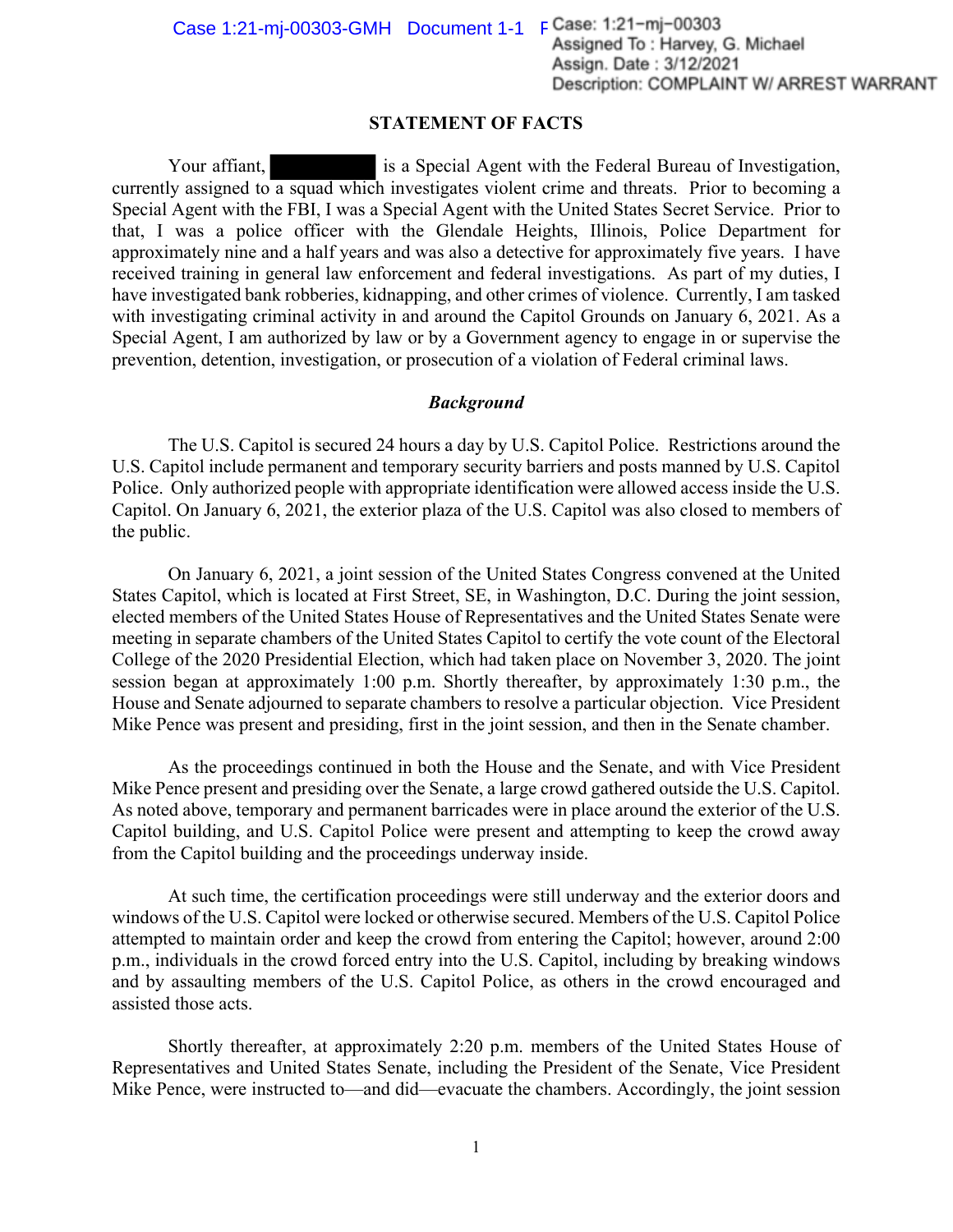#### Case 1:21-mj-00303-GMH Document 1-1 Filed 03/12/21 Page 2 of 11

of the United States Congress was effectively suspended until shortly after 8:00 p.m. Vice President Pence remained in the United States Capitol from the time he was evacuated from the Senate Chamber until the sessions resumed.

During national news coverage of the aforementioned events, video footage which appeared to be captured on mobile devices of persons present on the scene depicted evidence of violations of local and federal law, including scores of individuals inside the U.S. Capitol building without authority to be there.

#### *Conduct of Mark Ponder on January 6, 2021*

During the course of the Capitol riot on January 6, 2021, many rioters were armed with makeshift weapons including bats, poles, pepper spray, sticks, zip ties, as well as bulletproof vests and anti-tear gas masks. At approximately 2:30 p.m., a group of violent rioters climbed onto the Inauguration Stage located on the Lower West Terrace of the U.S. Capitol Building.

At that time, a group of U.S. Capitol Police ("USCP") and Metropolitan Police Department ("MPD") officers, were stationed on and around the Lower West Terrace in an attempt to control the increasingly agitated and violent crowd. The USCP and MPD police officers were in uniform and clearly identified as officers. Multiple members of the crowd began to verbally challenge the officers and to physically confront the group of officers as the officers attempted to restrain and disperse the crowd.

An individual, later identified as MARK PONDER ("PONDER"), is captured on both open-source video and MPD Body Worn Camera ("BWC") video on and around the Lower West Terrace on January 6, 2021. PONDER is first captured on the BWC of MPD Officer #1 at approximately 2:30 p.m. In that video, PONDER can be seen wearing blue jeans, an unzipped green jacket with the hood over his head, black shoes, and a beige sweater. The beige sweater, which is visible underneath the jacket, has three distinctive horizontal stripes across the chest, with the top two stripes being thicker and the bottom stripe being thinner. The top two horizontal stripes are separated in the center by a vertical zipper.

In the BWC video of Officer #1, PONDER can be seen on the Lower West Terrace between approximately 2:30 and 2:32 p.m. BWC video of a second officer who was working on the Lower West Terrace at the same time, Officer #2, also captures PONDER between 2:30 and 2:32 p.m. The BWC video of Officer #2 records the same timeframe as that of Officer #1, but from a different perspective than the video of Officer #1. During this timeframe, PONDER moves in and out of the camera views of Officers #1 and #2.

In the BWC of Officer #1, PONDER can be seen holding a long thin pole at approximately 2:31 p.m. and wielding that pole in an aggressive manner as officers attempt to control the crowd. The corresponding video of Officer #2 at approximately 2:31 p.m. shows PONDER running toward a line of officers with the long thin pole, then attacking a uniformed officer by striking that officer with the pole. The unknown officer defends himself by raising a round, clear riot shield in front of his face. As PONDER strikes the round shield with the pole, the pole appears to break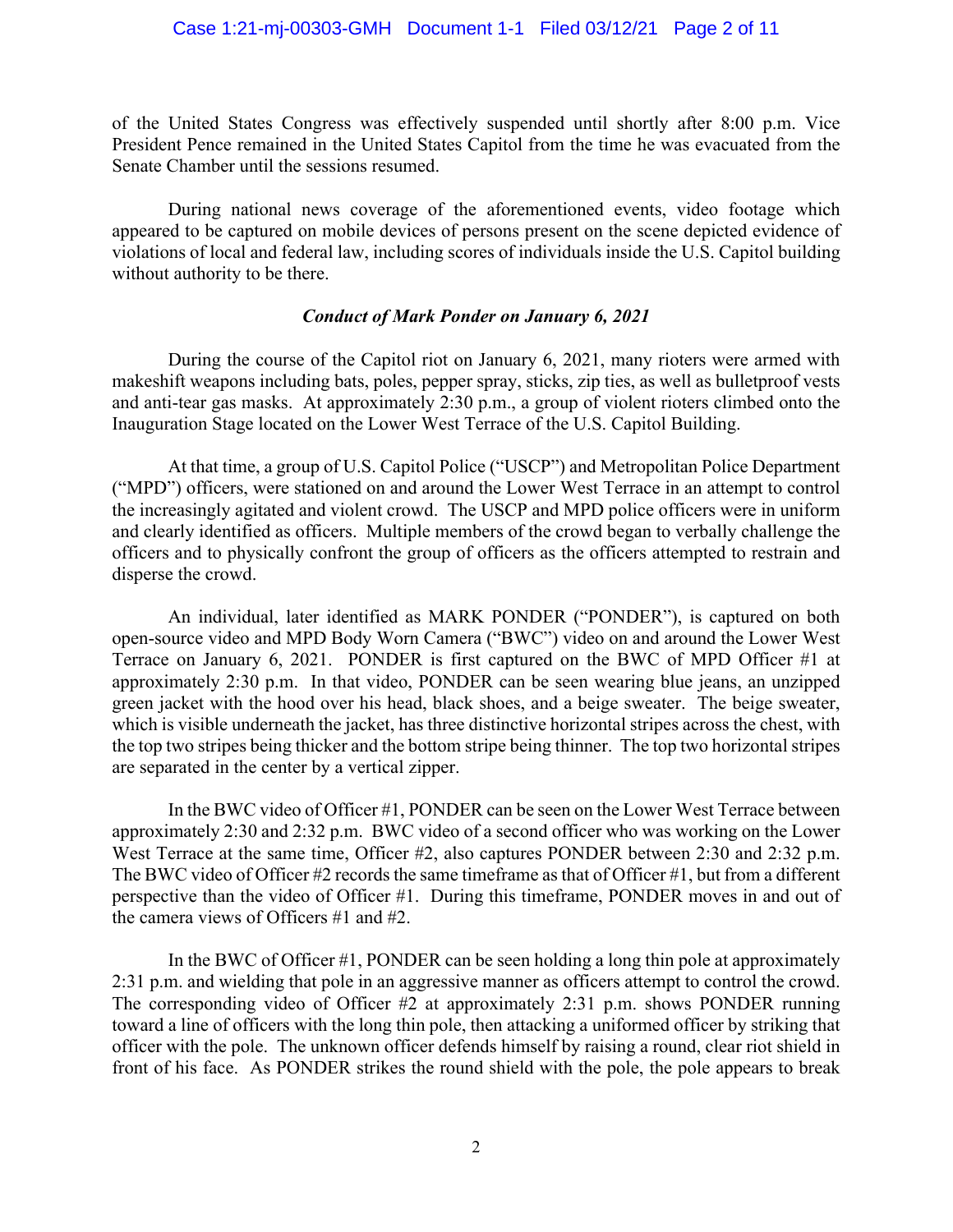## Case 1:21-mj-00303-GMH Document 1-1 Filed 03/12/21 Page 3 of 11

and the top portion of the pole flies to the side. The screenshot below from the BWC of Officer #2 captures PONDER striking the officer with the round shield at approximately 2:31 p.m.:



PONDER then turns and runs back into the crowd. As he approaches the crowd, he appears to bend down and attempt to pick something up.

Moments later, shortly before 2:32 p.m. PONDER reemerges from the crowd holding another long pole. This second pole appears to be thicker than the first pole and is colored with red, white, and blue stripes. The BWC video of Officer #1 shows PONDER running toward a group of officers and using the red-white-blue pole to strike at the officers in the group. The corresponding BWC video of Officer #2, recorded shortly before 2:32 p.m., shows a front view of PONDER rushing toward the group of officers – which included Officer #2 – and striking at the group of known and unknown officers. One officer standing at the front of that group uses a clear, rectangular riot shield to protect himself from PONDER's blows.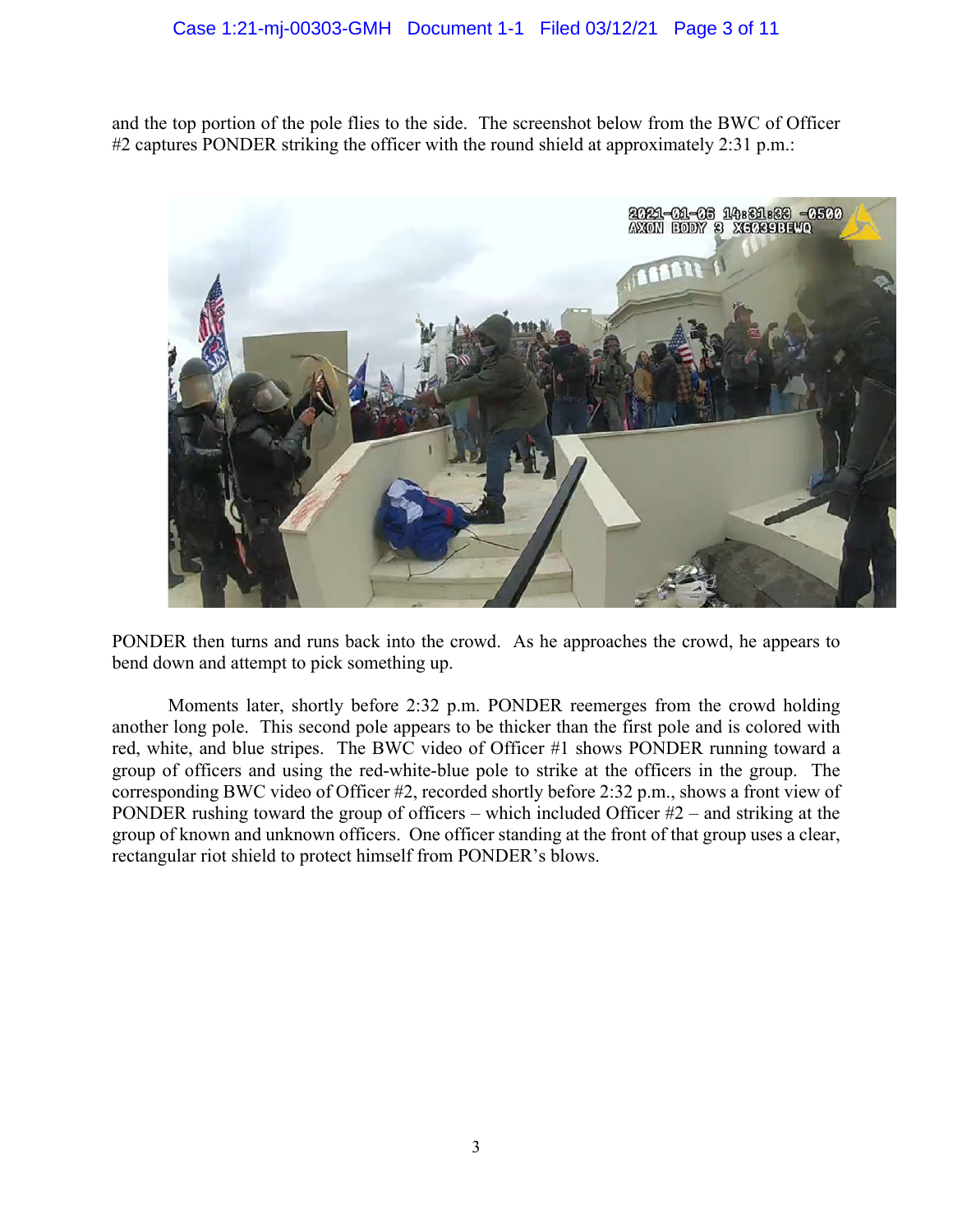

Open-source video also captures portions of PONDER's movements between 2:30 and 2:32 p.m. In a video posted by "Just Another Channel," located at <https://banned.video/watch?id=5ff73a601669d333f2b27315> (last visited on March 3, 2021), PONDER is captured at minute 45:45 using the red-white-blue pole to strike at the group of officers, including the officer at the front of that group who is protecting himself with the clear, rectangular riot shield. Based upon the location and the other individuals filmed in that opensource video, the above-referenced portion of the video appears to have been recorded simultaneously with the BWC of Officer #1 and Officer #2.



PONDER is next video recorded on the BWC of MPD Officer #3 at approximately 2:47 p.m., still wearing the blue jeans, unzipped green jacket, black shoes, and the distinctive beige sweater with three horizontal stripes. At this point, he also appears to be wearing a green baseballcap style hat, with the hood of his jacket draping down his back. Around that timeframe, the violent and aggressive crowd began to confront law enforcement on the Upper West Terrace area of the U.S. Capitol Building. Members of the crowd were armed with various weapons and multiple individuals were observed assaulting law enforcement in the area.

In the BWC of MPD Officer #3, PONDER is armed with a long pole with red, white, and blue stripes. The pole appears to be similar to the pole that PONDER wielded in the BWC videos of Officers #1 and #2 fifteen minutes earlier. At approximate 2:47 p.m., PONDER begins aggressively striking the ground with the pole as other rioters verbally and physically confront the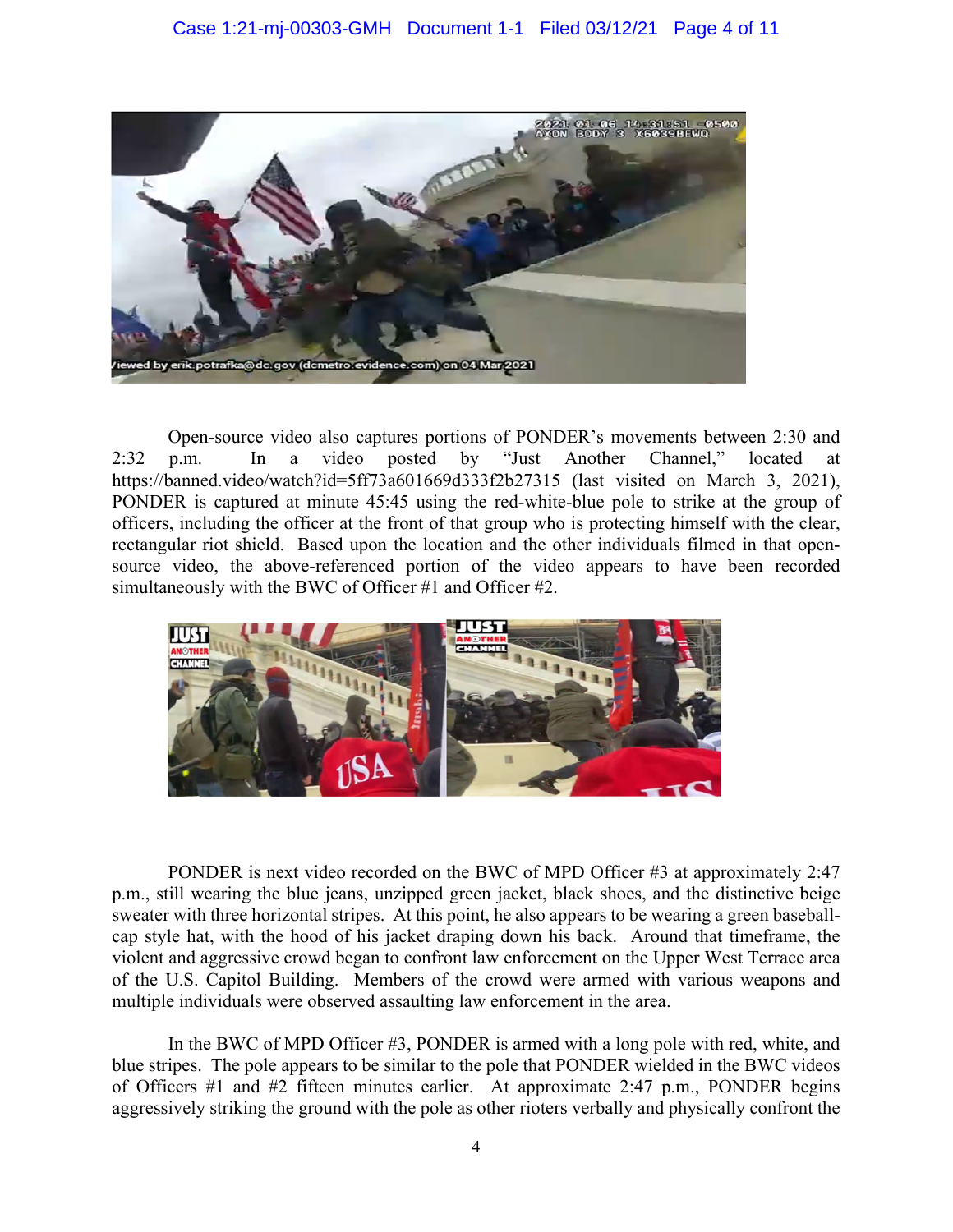## Case 1:21-mj-00303-GMH Document 1-1 Filed 03/12/21 Page 5 of 11

officers protecting that area. PONDER then begins removing his green jacket and, shortly before 2:48 p.m., drops the jacket to the ground and emerges from the crowd without the jacket. The distinctive beige sweater with stripes is fully visible at that point. PONDER continues to strike the ground with the pole, as is captured in the two screenshots of Officer #3's BWC below:





At 2:49 p.m., the line of MPD officers begins to advance in an attempt to disperse the crowd. As the officers advance on the crowd, they dispense Oleoresin Capsicum (OC) spray toward the crowd. The BWC video of Officer #3 shows PONDER alternatively running toward the officers, then running away from the officers, all while swinging and striking at the officers with the red-white-blue pole. As PONDER swings the pole in the direction of the officers, he struck Officer #3 once in the left shoulder. The screenshot below, taken from the BWC of Officer #3, shows PONDER swinging the red-white-blue pole at the group of officers.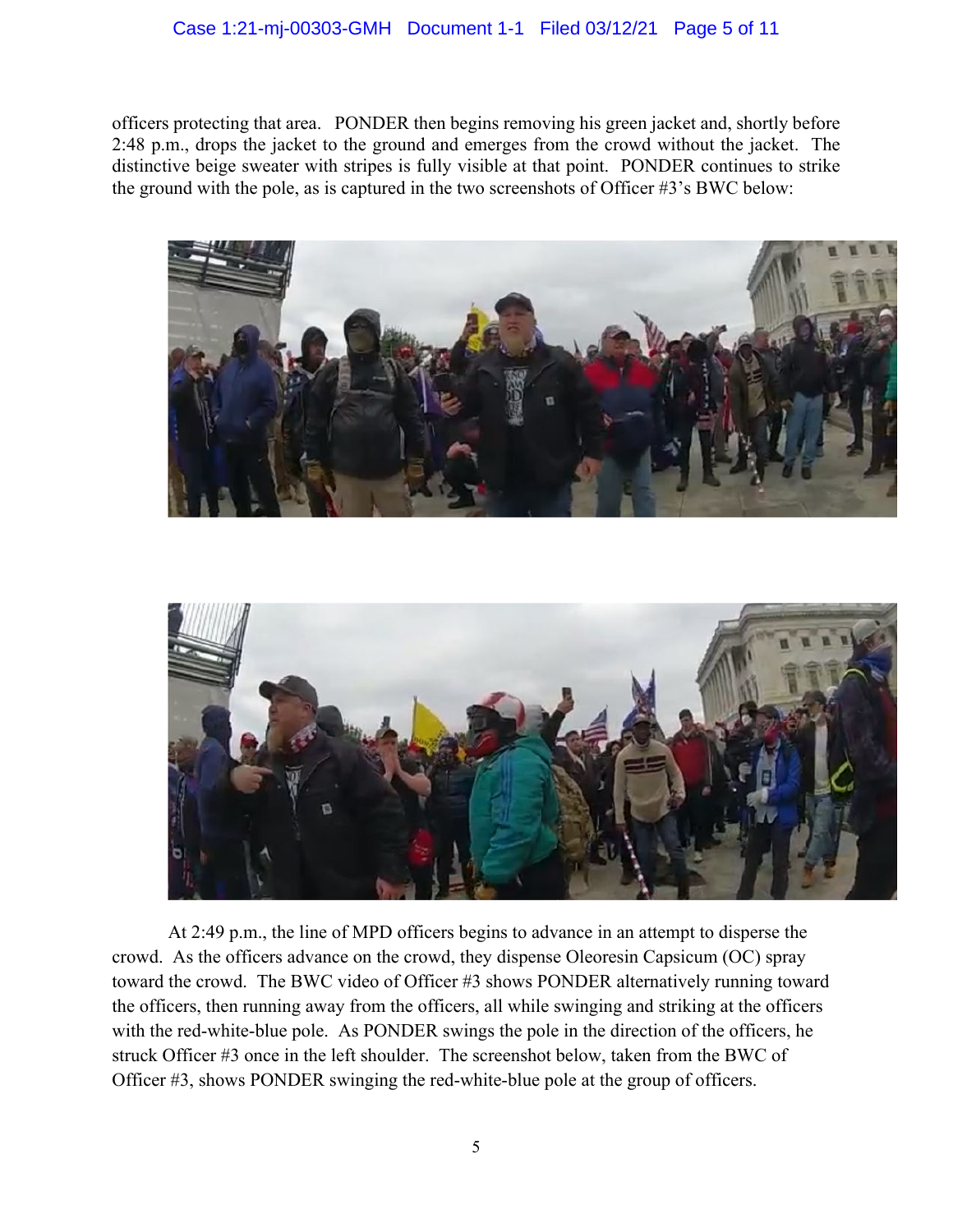

After being struck by PONDER, several officers, including Officer #3, physically tackled PONDER to the ground to effectuate an arrest. During the physical takedown, Officer #3's BWC was deactivated and did not capture any further interaction with PONDER.

Open-source video also captures the moments leading up to PONDER being physically taken to the ground on January 6, 2021. Beginning at minute 10:40 in a video posted by S.C.N.R. at <https://www.youtube.com/watch?t=746&v=8Vh8wPeo6Jk&feature=youtu.be> (last visited on March 3, 2021), an individual dressed in a green jacket consistent with PONDER'S jacket walks through the crowd striking the red-white-blue pole on the ground. At minute 11:50, the camera captures PONDER'S face as he stands in his beige sweater striking the ground with the pole. A voice can be heard in the background saying "You gonna have to kill me today. You gonna have to kill me." It is not clear whether the voice belongs to PONDER or to another rioter. As the video continues, PONDER is again captured at approximately minute 12:25 being taken to the ground by a group of officers. The screenshots below are taken from the video just prior to and during the takedown of PONDER.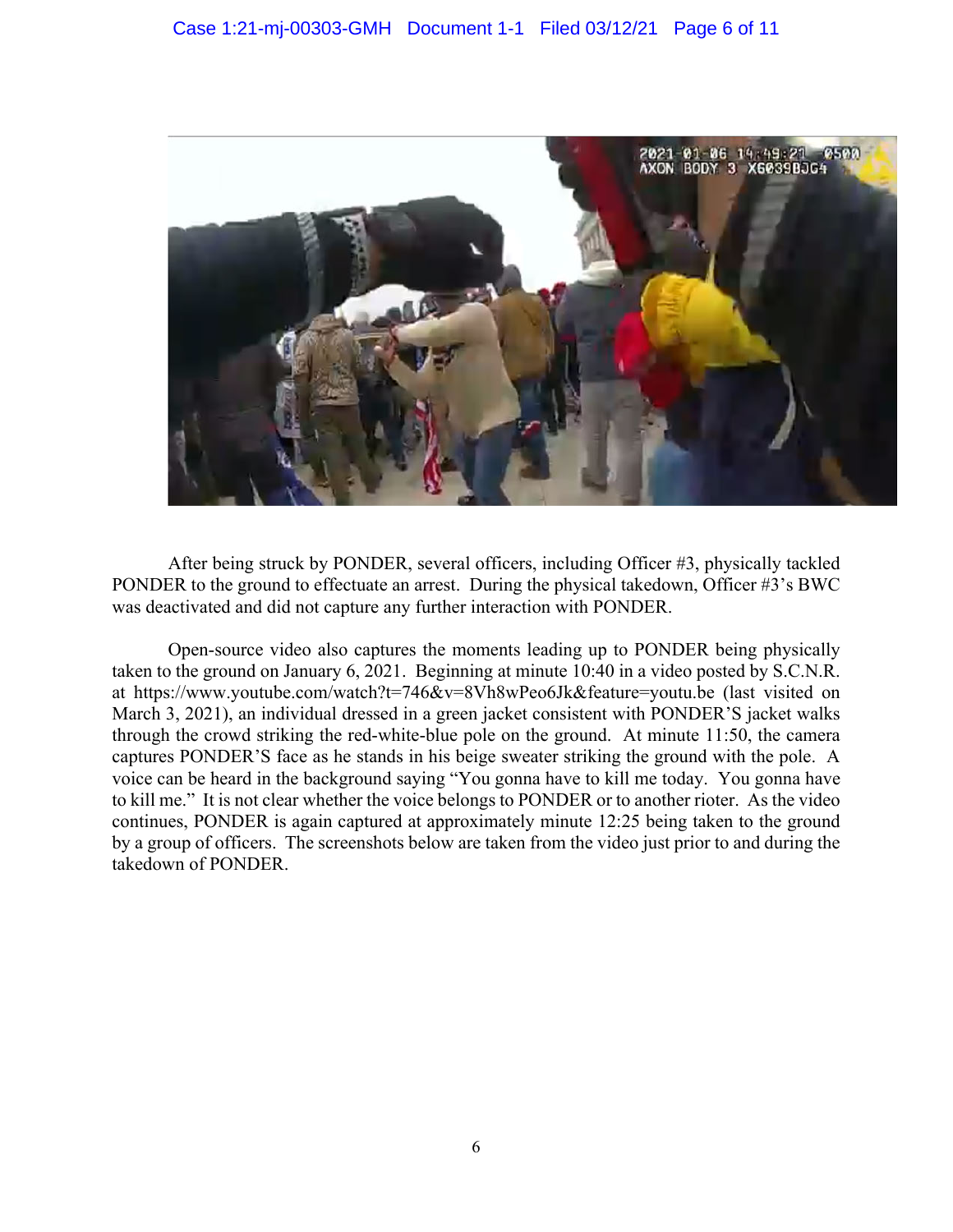# Case 1:21-mj-00303-GMH Document 1-1 Filed 03/12/21 Page 7 of 11



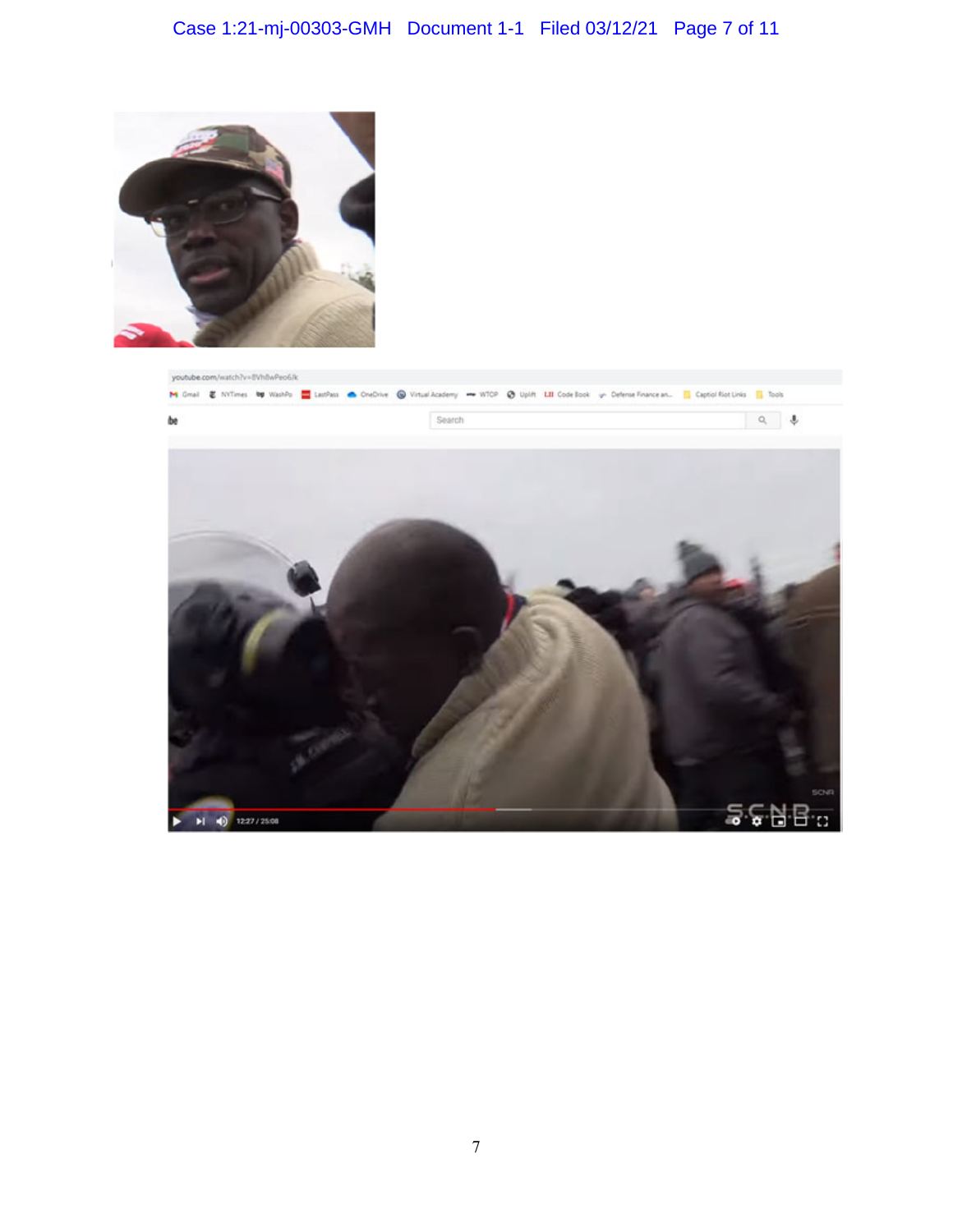

## *Identification of Mark Ponder on January 6, 2021*

After being physically taken to the ground and detained on the Upper West Terrace, MPD Officer #4 began the process of arresting and transporting PONDER from the Capitol Grounds. However, due to the chaotic nature of the day, the arrest was not completed on January 6, 2021. At approximately 3:15 p.m., PONDER was released without charges by MPD Officers #3 and #4 because a transport vehicle was unable to reach the Capitol Grounds and because the officers were ordered to respond back to the riot to assist with crowd control.

Between the time of PONDER'S detention at approximately 2:49 p.m. and the time of his release at approximately 3:15 p.m., MPD Officer #4 interacted with PONDER and captured those interactions on his BWC. At multiple points during that interaction, the BWC video of Officer #4 captures PONDER'S face and clothing, including the beige sweater with distinctive stripes. Immediately after detaining PONDER, officers ask him to provide his name. PONDER, however, initially refuses to provide his name, telling officers "You will find out when I get locked up." As officers escort PONDER from the Capitol Grounds, he repeatedly shouts "Hold the line!" and "Do not give up!" to the crowd of rioters as he walks past.

At approximately 3:03 p.m., officers begin a search incident to arrest of PONDER and Officer #3 recovers a wallet from PONDER'S person. The search is captured on the BWC of Officer #4. It is not captured on the BWC of Officer #3, because the BWC of Officer #3 was disabled in the takedown of PONDER. After recovering the wallet, Officer #3 removes several identification cards from the wallet and asks, "Mark Ponder, is that your name?" PONDER does not respond and, instead, looks away from Officer #3. The officers then begin referring to him as "Mr. Ponder" and continue to do so without any objection until PONDER's release.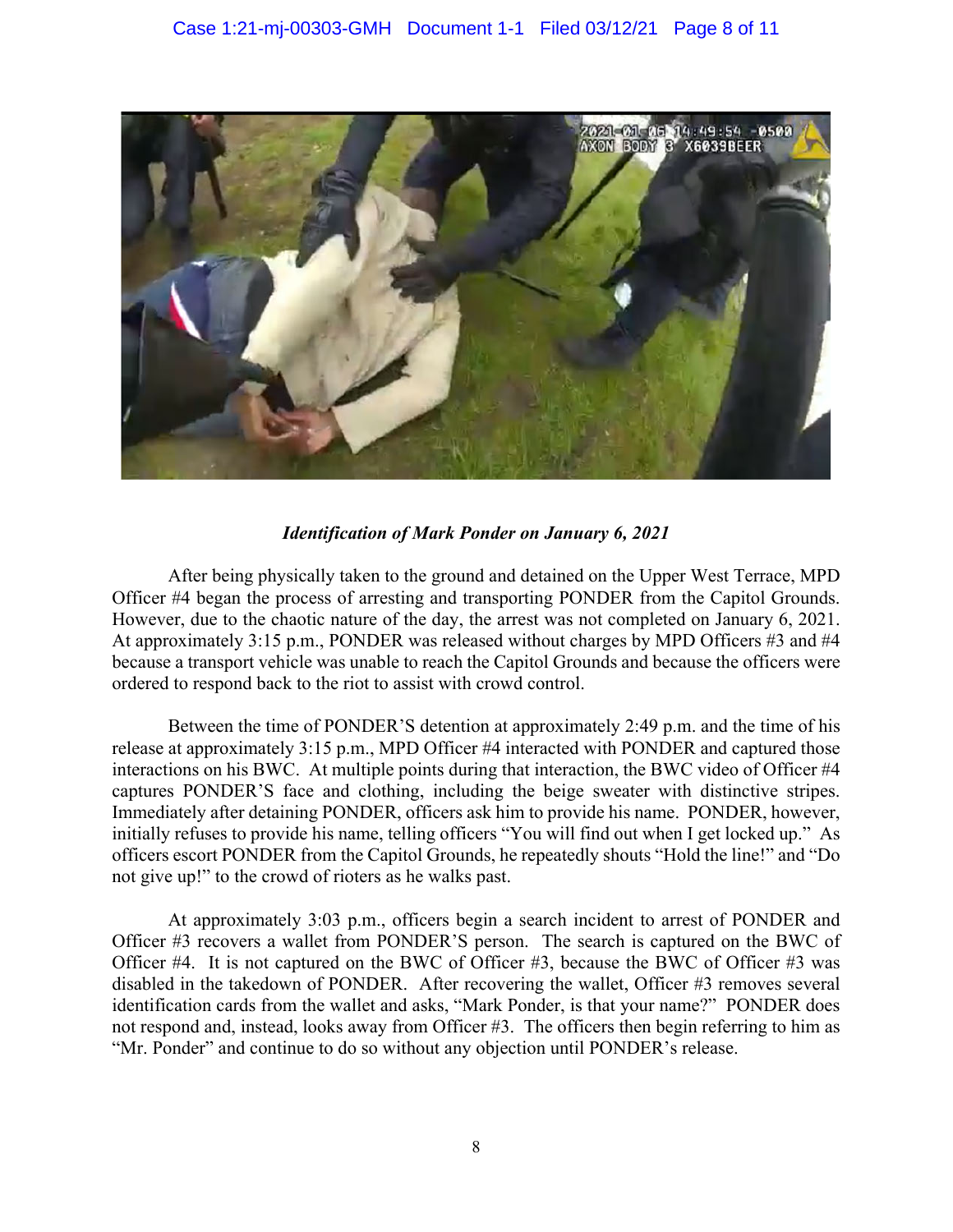### Case 1:21-mj-00303-GMH Document 1-1 Filed 03/12/21 Page 9 of 11

While still holding the wallet and identification cards, Officer #3 asks PONDER to confirm his date of birth, which he refuses to do. The officers then explain that if they cannot verify his name, they will have to book him as "John Doe." PONDER responds by saying "You've already got my name." After a continued back-and-forth over verifying PONDER's name, PONDER verbally provides his date of birth as "8-4-XX" [August 4, XXX]. He also confirms that he had previously been arrested in the District of Columbia. The officers are then able to confirm that the person they placed under arrest was PONDER. The screenshot below depicts Officer #3 reviewing the identification cards taken from PONDER's person on January 6, 2021.



While the officers are standing with PONDER waiting for transport, PONDER verbally engages with other nearby rioters saying "I will say this. When our country is being attacked with, like we are, we have a right to fight…that is what the Second Amendment was built on." Eventually, the officers learn that transport will not be arriving for PONDER and that they are needed for continued crowd control. At that point, they inform PONDER that he will be released, but that he needs to provide additional information about himself. PONDER then provides his address as "2018 14<sup>th</sup> Street, SE," which he says is near Good Hope Road. A check of law enforcement databases confirmed that this address was previously associated with PONDER.

During that same conversation, PONDER also lectured the officers who arrested him, saying:

You know, deep in your heart, you know…that your fathers, your grandfathers, they fought for this freedom in which people are giving away. The thing is, at some point you are going to have to choose and make up your mind what side you are going to take…that's what we fighting for because they are stealing that right…and its blatant, everybody can see it.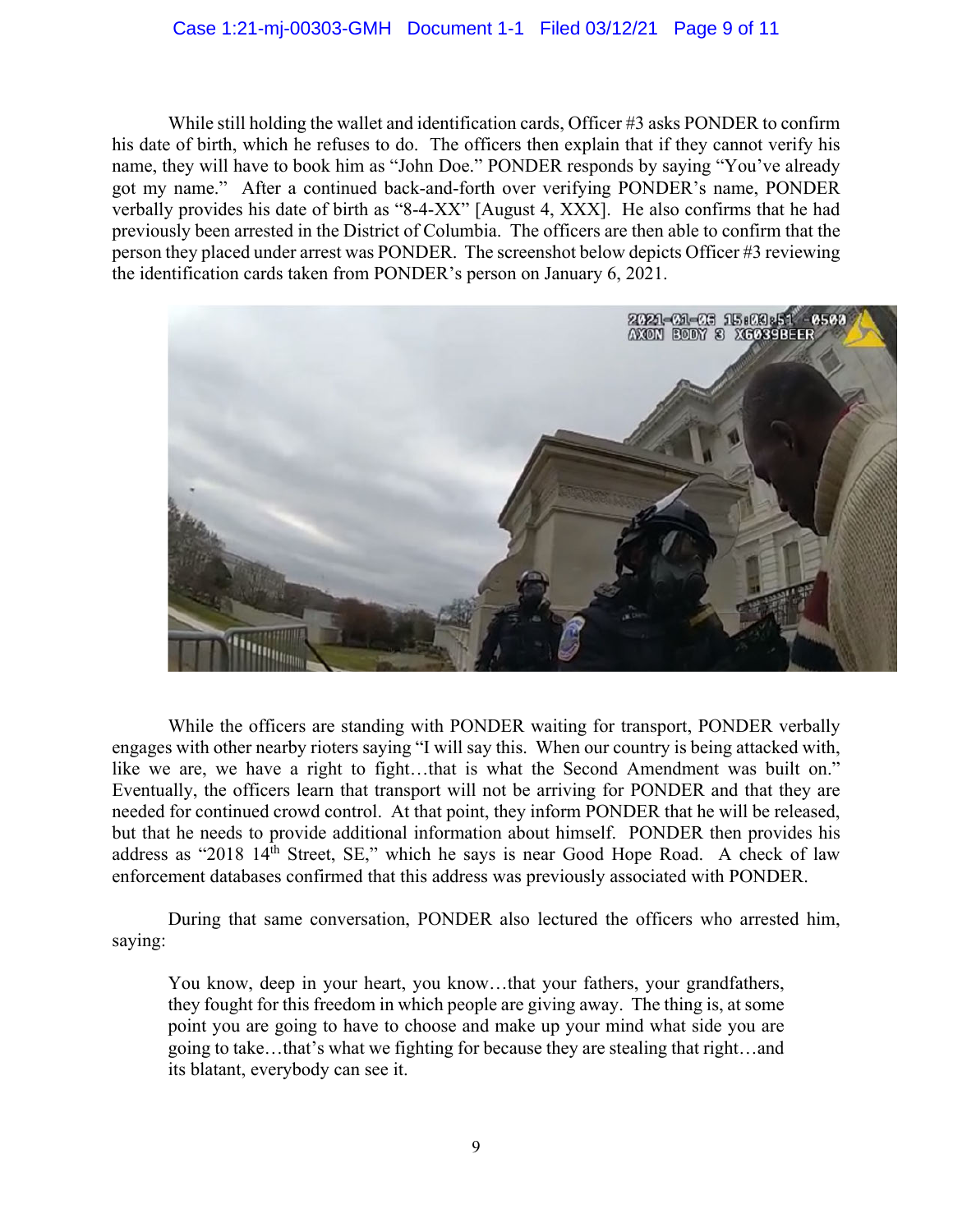PONDER is then escorted out of the barricade area of the Capitol Grounds and officers inform him that he is not permitted to return. PONDER then exits the barricaded area with one arm held high in the air, while other rioters cheer him on.

Your Affiant conducted a MPD search of the name MARK PONDER with a date of birth of stated a picture for PONDER and a MPD PDID number of . After comparing the PDID photograph to the images from BWC from January 6, 2021, your Affiant confirmed MARK PONDER as the individual placed under arrest and released on that date.

A review of additional BWC footage indicates that PONDER later returned to the Capitol Grounds on January 6, 20201, after being released by Officers #3 and #4. At approximately 5:06 p.m., PONDER is visible in the BWC of Officer #5 on the Inauguration Stage, almost two hours after his initial release. PONDER ultimately left the stage area after tear gas was deployed on the crowd on the Inauguration Stage.

On February 18, 2021, Your Affiant met with Officer #3 and showed three (3) separate photographs obtained from the BWC capturing PONDER on January 6, 2021. Officer #3 identified PONDER in each picture as the subject who assaulted him, and who Officer #3 arrested. Officer #3 identified the subject as MARK PONDER, due to having identified him on January 6, 2021.

# **CONCLUSION**

Based on the foregoing, your affiant submits that there is probable cause to believe PONDER violated:

(1) **18 U.S.C. § 111(a)(1) and (b),** which makes it a crime to forcibly assault, resist, oppose, impede, intimidate, or interfere with any person designated in section 1114 of title 18 while engaged in or on account of the performance of official duties, while using a deadly or dangerous weapon. Persons designated within section 1114 include any person assisting an officer or employee of the United States in the performance of their official duties and where the acts in violation of this section involve physical contact with the victim and the intent to commit another felony.

(2) **18 U.S.C. § 231(a)(3),** which makes it unlawful to commit or attempt to commit any act to obstruct, impede, or interfere with any fireman or law enforcement officer lawfully engaged in the lawful performance of his official duties incident to and during the commission of a civil disorder which in any way or degree obstructs, delays, or adversely affects commerce or the movement of any article or commodity in commerce or the conduct or performance of any federally protected function. For purposes of Section 231 of Title 18, a federally protected function means any function, operation, or action carried out, under the laws of the United States, by any department, agency or instrumentality of the United States or by an officer or employee thereof. This includes the Joint Session of Congress where the Senate and House count Electoral College votes.